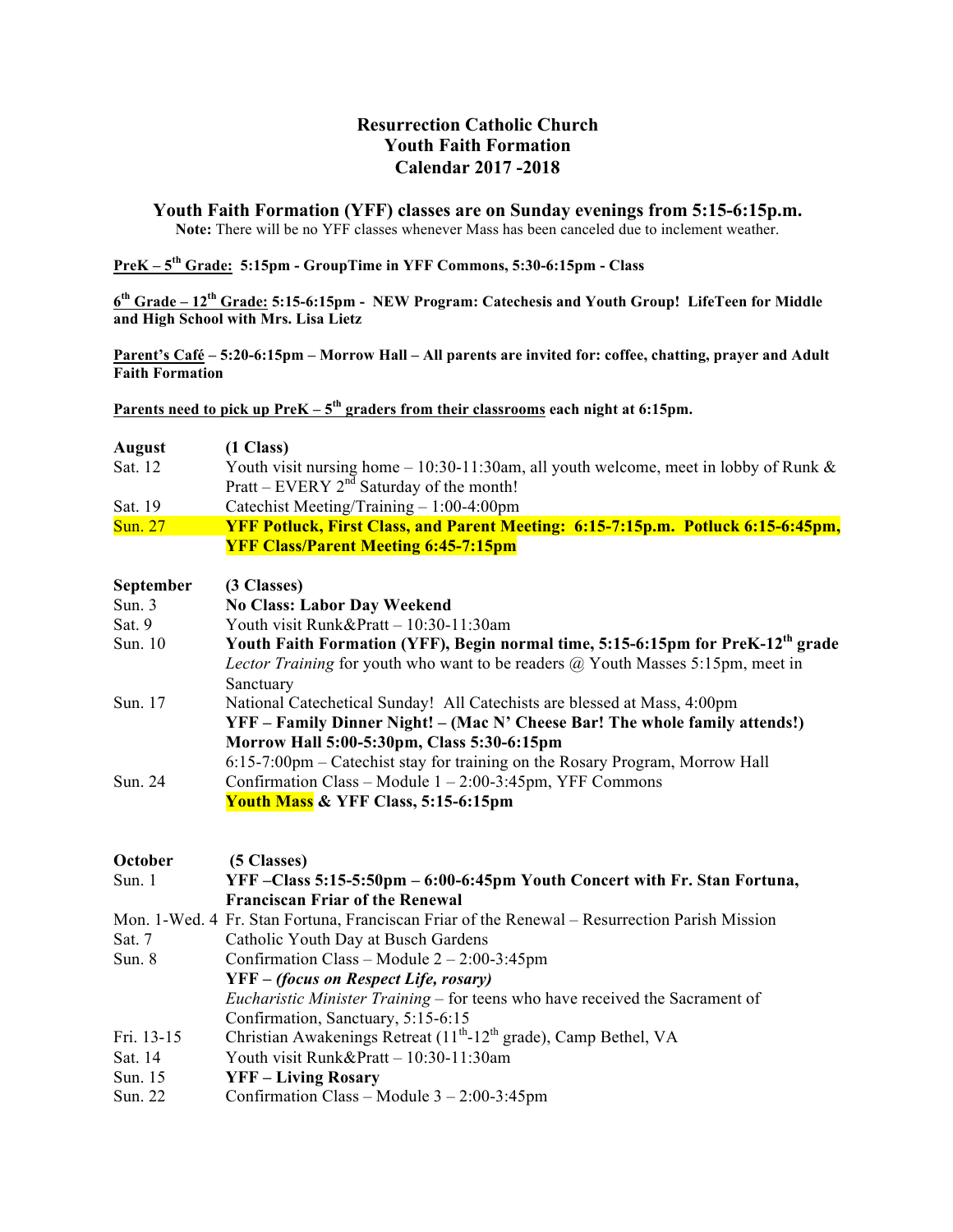|                                                      | <b>Youth Mass &amp; YFF</b> - (focus on Respect Life, rosary)<br>- Family Dinner Night! - (Dinner is provided! The whole family attends!) Morrow<br>Hall 5:00-5:30pm, Class 5:30-6:15pm                                                                                                                                                                                                                                                                      |
|------------------------------------------------------|--------------------------------------------------------------------------------------------------------------------------------------------------------------------------------------------------------------------------------------------------------------------------------------------------------------------------------------------------------------------------------------------------------------------------------------------------------------|
| Sun. 29                                              | YFF Class 5:15-6:00pm, Trunk or Treat 6:00pm (please no costumes in class)                                                                                                                                                                                                                                                                                                                                                                                   |
| <b>November</b><br>Sun. $5$                          | (2 Classes)<br>YFF - Generations of Faith Event - Pro Life Night! Guest Speaker: Amy Pendleton<br>(Franklin County Crisis Pregnancy Center), Dinner is provided, the whole family<br>attends! 5:15-6:15pm                                                                                                                                                                                                                                                    |
| Sat. 11                                              | Youth visit Runk&Pratt - 10:30-11:30am<br>Confirmation Retreat – Our Lady of Perpetual Help, Salem                                                                                                                                                                                                                                                                                                                                                           |
| Sun. 12<br>Sun. 19                                   | YFF<br>Confirmation Class – Module $4 - 2:00 - 3:45$ pm<br>Confirmation Candidates: Call to Conversion, at the 4:00pm Mass<br><b>YFF</b>                                                                                                                                                                                                                                                                                                                     |
| Sun. 26                                              | <b>Youth Mass &amp; No Class: Thanksgiving Holiday</b>                                                                                                                                                                                                                                                                                                                                                                                                       |
| December<br>Sat. 2<br>Sun. 3                         | (3 Classes)<br>Advent Activity Morning - PreK-3 <sup>rd</sup> grade, 9:00-11:00am, Morrow Hall<br>Confirmation Class - Module $5 - 2:00 - 3:45$ pm<br>$YFF - 1st$ Sunday of Advent                                                                                                                                                                                                                                                                           |
| Sat. 9<br>Sun. 10                                    | Youth visit Runk&Pratt - 10:30-11:30am<br>YFF - 2 <sup>nd</sup> Sunday of Advent<br>- Family Dinner Night! - (YFF Potluck! Bring a dish to share! The whole family<br>attends!) Morrow Hall 5:00-5:30pm, Class 5:30-6:15pm                                                                                                                                                                                                                                   |
| Sun. 17                                              | Confirmation Class - Module $6 - 2:00 - 3:45$ pm<br>YFF - 3rd Sunday of Advent                                                                                                                                                                                                                                                                                                                                                                               |
| Sun. 24<br>Sun. 31                                   | No Class: Christmas Holiday-4 <sup>th</sup> Sunday of Advent<br>No Class: Christmas Holiday                                                                                                                                                                                                                                                                                                                                                                  |
| January<br>Sun. 7<br>Fri.12-14<br>Sat. 13<br>Sun. 14 | (4 Classes)<br><b>YFF Classes Resume</b><br>Discovery Retreat ( $9^{th}$ -10 <sup>th</sup> grade), Smith Mountain Lake 4-H Center (Option #1)<br>Youth visit Runk&Pratt - 10:30-11:30am<br>Confirmation Class - Module 7 - 2:00-3:45pm<br>YFF - Family Dinner Night! - (Dinner provided by SPD committee! The whole                                                                                                                                          |
| Sun. 21<br>Tues. 23<br>Sun. 28                       | family attends!) Morrow Hall 5:00-5:30pm, Class 5:30-6:15pm<br>Thurs.18-Fri.19 March For Life pilgrimage, Washington, DC<br><b>YFF</b><br>$2nd$ Grade – First Reconciliation Class - Module 1 - 6:00-7:00p.m. – YFF Commons<br>Confirmation Class – Module $8 - 2:00 - 3:45$ pm<br>Youth Mass & YFF Class from 5:15-5:45p.m. Adoration and Benediction of the<br>Blessed Sacrament in Sanctuary, 5:45-6:15pm (The whole family attends.)<br><b>YFF Class</b> |
| February<br>Sun. 4                                   | (4 Classes)<br>Confirmation Class – Module $9 - 2:00 - 3:45$ pm<br><b>YFF</b>                                                                                                                                                                                                                                                                                                                                                                                |
| Tues. 6<br>Fri. 9-11                                 | $2nd$ Grade – First Reconciliation Class - Module 2 - 6:00-7:00p.m.– YFF Commons<br>Diocesan Youth Conference (8 <sup>th</sup> -12 <sup>th</sup> graders), Marriot Conference Center, Downtown<br>Richmond                                                                                                                                                                                                                                                   |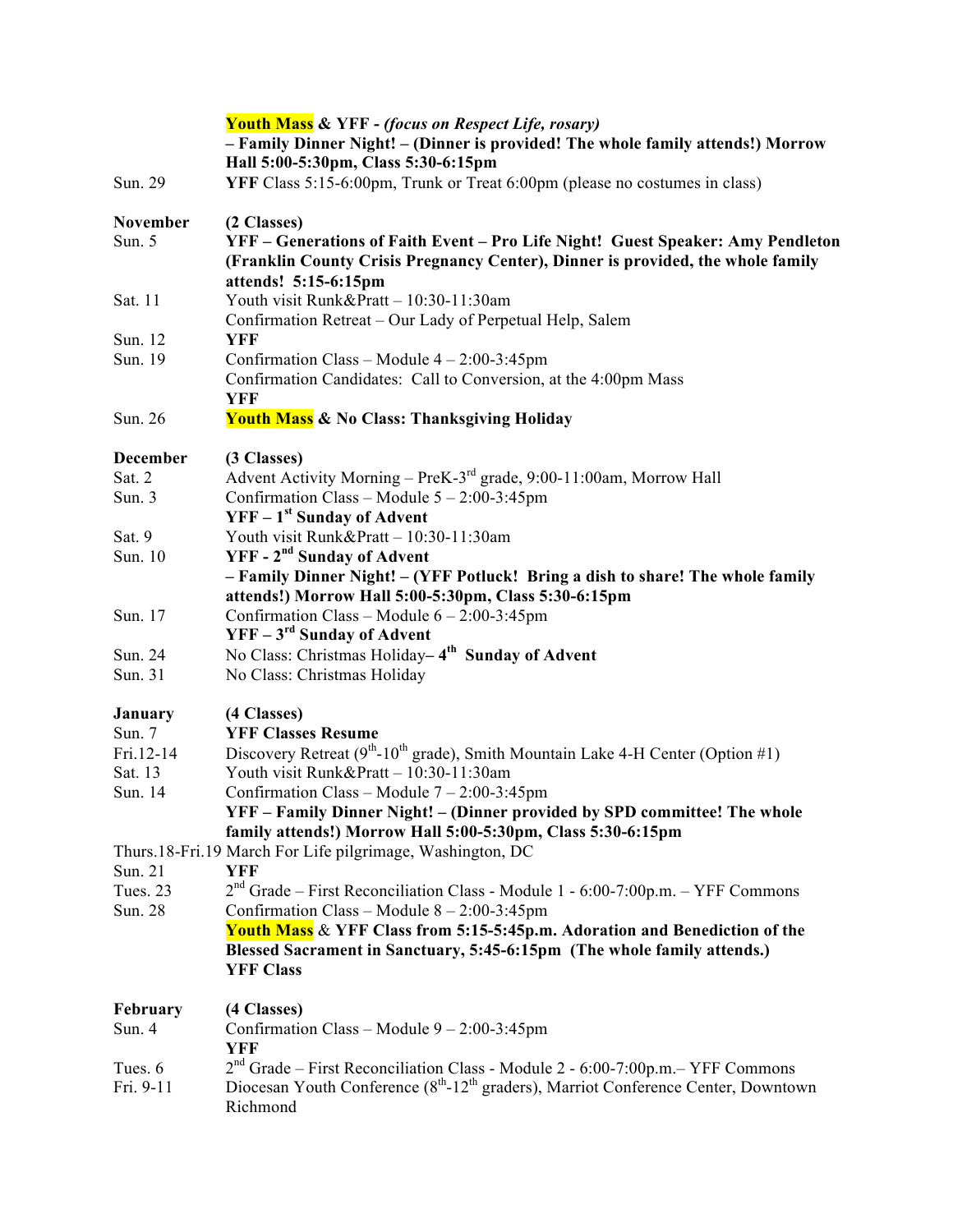| Sun. 11    | YFF-Family Dinner Night! - (YFF Potluck! Bring a dish to share! The whole                              |
|------------|--------------------------------------------------------------------------------------------------------|
|            | family attends!) Morrow Hall 5:00-5:30pm, Class 5:30-6:15pm                                            |
| Wed. 14    | Ash Wednesday (Fast and Abstain from meat)                                                             |
| Sun. 18    | Confirmation Class - Module $10 - 2:00 - 3:45$ pm                                                      |
|            | <b>YFF</b> - 1 <sup>st</sup> Sunday of Lent - Discuss The Sacrament of Reconciliation                  |
| Tues. 20   | $2nd$ Grade – First Reconciliation Class - Module 3 - & Practice 6:00-7:00p.m.– YFF                    |
|            | Commons & Sanctuary                                                                                    |
| Fri. 23-25 | Discovery Retreat $(9^{th} - 10^{th})$ grade), Smith Mountain Lake 4-H Center (Option #2)              |
| Sun. 25    | Family Reconciliation Service (Everyone begin in the Sanctuary @ 5:15p.m.)                             |
|            | $2nd$ Grade will receive the Sacrament of Reconciliation for the 1 <sup>st</sup> time at this service. |
|            | <b>Youth Mass &amp; YFF</b> $-2^{nd}$ Sunday of Lent                                                   |
| March      | (4 Classes)                                                                                            |
| Sun.4      | $YFF - 3rd$ Sunday of Lent                                                                             |
| Tues. 6    | 2 <sup>nd</sup> Grade – First Holy Communion Class - Module 1 - 6:00-7:00p.m. – YFF Commons            |
| Sat. 10    | Youth visit Runk&Pratt - 10:30-11:30am                                                                 |
| Sun. 11    | Confirmation Class – Module $11 - 2:00 - 3:45$ pm                                                      |
|            | $YFF - 4th$ Sunday of Lent                                                                             |
| Sun. 18    | $YFF = 5th$ Sunday of Lent -                                                                           |
| Tues. 20   | $2nd$ Grade – First Holy Communion Class - Module 2 - 6:00-7:00p.m. – YFF Commons                      |
| Sun. 25    | Confirmation Class - Module $12 - 2:00 - 3:45$ pm                                                      |
|            | <b>Youth Mass &amp; YFF</b> – $6th$ Sunday of Lent                                                     |
|            | - Family Dinner Night! - (Dinner provided: Nacho/Taco Bar! The whole family                            |
|            | attends!) Morrow Hall 5:00-5:30pm, Class 5:30-6:15pm                                                   |
| Thurs. 29  | Holy Thursday                                                                                          |
| Fri. 30    | Good Friday                                                                                            |
| Sat. 31    | Holy Saturday                                                                                          |

| (4 Classes)                                                                                |
|--------------------------------------------------------------------------------------------|
| No Class, Easter Sunday! Annual Easter Egg Hunt!                                           |
| $2nd$ Grade – First Holy Communion Class - Module 3 & Practice - 6:00-7:00p.m. – YFF       |
| Commons & Sanctuary                                                                        |
| YFF – Generations of Faith - The whole family attends! 5:15-6:30pm – Dinner is             |
| provided!                                                                                  |
| Youth visit Runk&Pratt $-10:30-11:30$ am                                                   |
| Confirmation Class – Module $13 - 2:00 - 3:45$ pm                                          |
| YFF                                                                                        |
| <b>Youth Mass &amp; YFF</b> – First Holy Communion at the 4:00pm Mass                      |
| YFF – Last Full Class (Catechists – clean out classrooms after class, label all furniture) |
|                                                                                            |
| <b>YFF-Pot Luck Celebration &amp; Awards Ceremony!</b>                                     |
| May Crowning of the Blessed Virgin Mary $(2^{nd}$ Grade) – Mother's Day                    |
| Catechist Dinner – 6:15pm                                                                  |
|                                                                                            |

Sacrament of Confirmation – Late April or May – Date TBD by Diocese

**June**